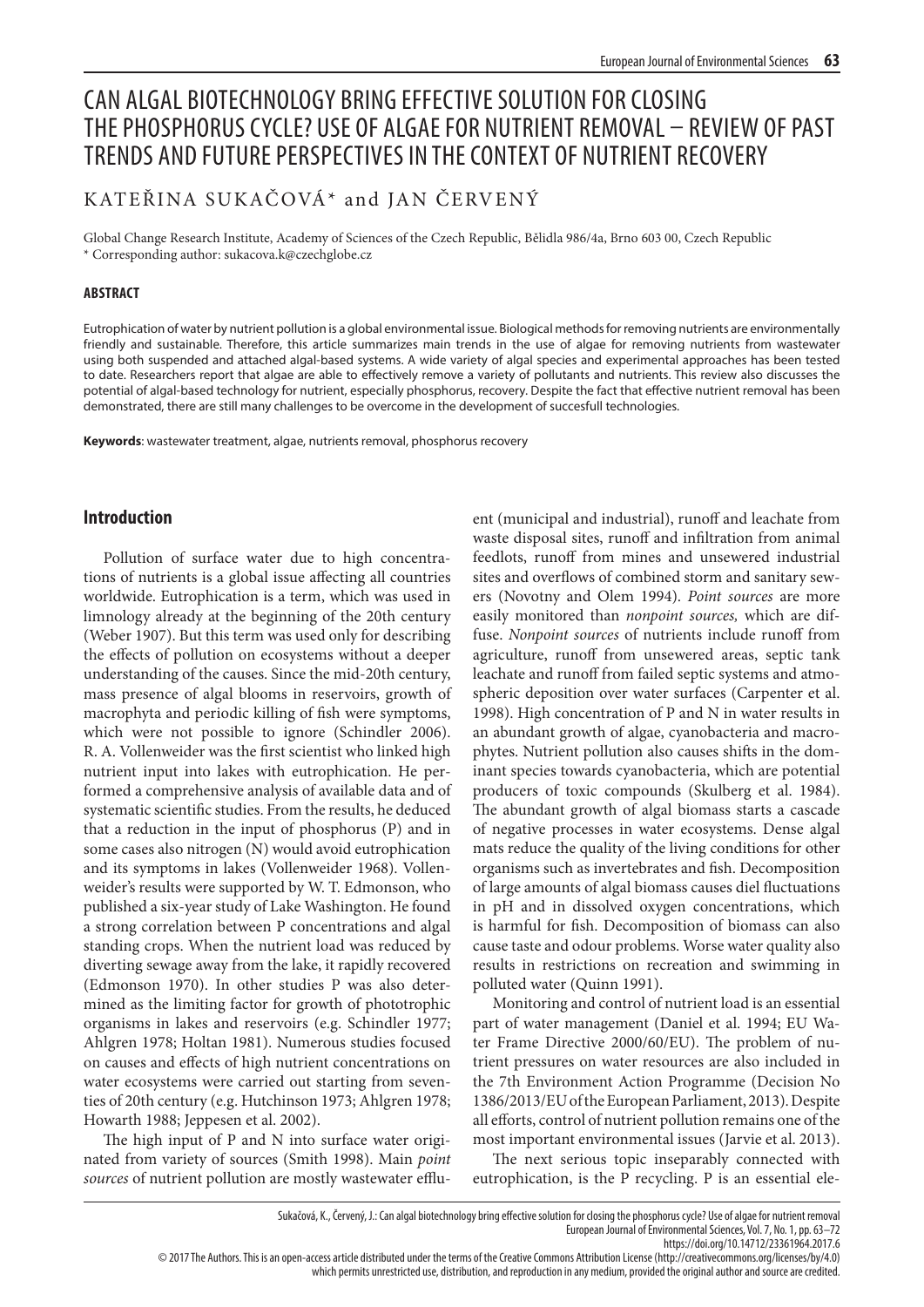ment for all living organisms. P rocks are mined only in a few regions in the world. The currently known reserves are concentrated in few countries, particularly Morocco (Scholz et al. 2013). The resources of P rocks are very small in Europe, especially bearing in mind the high demand. The study "Phosphorus flows and balances of the European Union Member States" describe an unbalanced economy in terms of P. On the one hand European countries are fully dependent on imports of P rock, on the other hand there are a great losses of P to wastewater and food waste (van Dijk et al. 2016). Big losses of imported P to the environment cause serious environmental problems. This unsustainable management of non-renewable resources needs to be changed. For the above reasons, it is necessary to focus on the development of new technologies for phosphorus removal and recovery.

Biological methods of nutrient removal from wastewater are considered to be low cost and environmental-friendly technologies (Mantzavinos et al. 2005). Different groups of microorganisms can be used for removing nutrients (Bashan and Bashan 2004). Many studies demonstrate the high ability of microalgae to reduce the nutrient content of wastewater (Christenson and Sims 2011; Whitton et al. 2015). Moreover, this method can bring several benefits because it does not generate additional waste, such as activated sludge, does not require the use chemical substances for phosphorus reduction and provides an opportunity for efficiently recovering nutrients (Mantzavinos et al. 2005; Pittman et al. 2011). Therefore, the objectives of the present study are to summarize past development and recent progress in nutrient removal technologies using microalgae in the context of nutrient recovery.

## **The Algae and their Role in Biotechnology**

The cyanobacteria and algae are highly heterogeneous groups of organisms including both small unicellular species and large freshwater and marine organisms of siz-



**Fig. 1** Summary of main trends in nutrient removal technologies using algae.

European Journal of Environmental Sciences, Vol. 7, No. 1

es more than 1 m with a multicellular organization. The algae, like plants, are photosynthetic organisms but have a simpler cellular organization. The algae have no roots, stems, leaves or complex vascular networks. They occur as single cells, multicellular colonies, simple or branched filamentous, leafy or blade forms without a high degree of cell differentiation (Barsanti and Gualtieri 2006). The cyanobacteria and algae can colonize all biotopes. They can live as planktonic organisms in the euphotic zone of lakes, water reservoirs or in the sea. They also colonize firm surfaces submerged in water and live attached on sediments, stones, plants etc. (Stevenson 1996). Microscopic species are called "microalgae". Large species with complex cellular organization are called "macroalgae". The term "microalgae" is used in a wide sense in applied phycology. It includes both prokaryotic cyanobacteria and eukaryotic algae (Masojídek and Prášil 2010).

Algae are used in several areas of biotechnology. Primarily, it is the commercial production of microalgae for dietary supplements, cosmetic products and nutrition for aquaculture (Becker 2004). Microalgae are characterized by a high content of valuable compounds such as proteins, amino acids, essential unsaturated fatty acids and vitamins. Commercially produced genera are mainly *Chlorella*, *Arthrospira* (*Spirulina*), *Dunaliella*, *Nannochloropsis* and *Haematococcus* (Spolaore et al. 2006; Mimouni et al. 2012).

Microalgae were identified as an important source of lipids with potential use as feedstock for biofuel production. Microalgae can produce different types of lipids, for example unsaturated fatty acids (eicosapentanoic acid or docosahexanoic acid) and neutral lipids including triacylglycerids (Markou and Nerantzis 2013). They can be a suitable feedstock for biofuel production after conversion of the lipids to fatty acid methyl esters.

Research on the potential for using algae for bioremediation is currently an important issue in microalgal biotechnology. Microalgae can be used in wastewater treatment for the removal of different pollutants. Reduction in chemical and biological oxygen demands are mainly studied together with the removal of N and P in agricultural, domestic or municipal wastewater (e.g. Shelef et al. 1980; Fallowfield and Garret 1985; Arcila and Buitrón 2016). Algae are also an effective bio-sorbent for removing heavy metals because their cell surfaces are negatively charged and they have large cell surface to volume ratios (Filip and Peters 1979; Wilde and Benemann 1993; Roberts et al. 2013; Li et al. 2015).

As mentioned above, many studies have shown the ability of algae to grow in wastewater and to reduce nutrient concentrations in laboratory-scale studies (e.g. Proulx et al. 1993; Chevalier et al. 2000; Doria et al. 2012). For this purposes, the microalgae can be cultivated in suspension or attached to a firm surface. Much attention has been paid to the cultivation of algae in wastewater treatment ponds and natural attached algal-based systems (Adey et al. 2011; Park et al. 2011). The possibility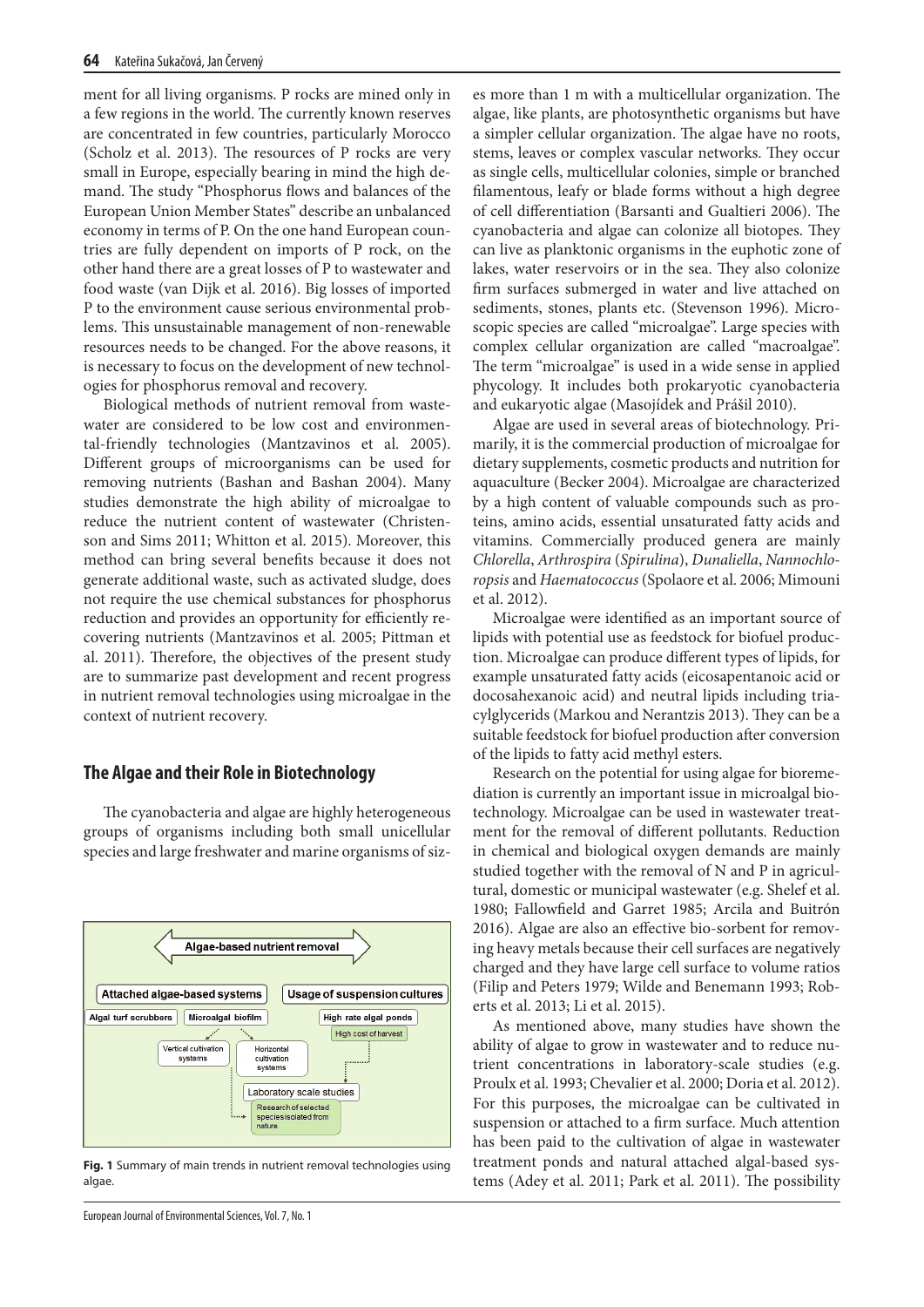of nutrient removal coupled with production of biofuels has been studied. The connection of these two processes would bring important economic benefits, including a reduction in the cost producing biofuels (Chinnasamy et al. 2010; Christenson and Sims 2011).

# **Wastewater Treatment Using Suspended Algae**

#### **Wastewater Treatment of High Rate Algal Ponds (WWT HRAP)**

The first studies that focused on the potential of algae for wastewater treatment were published in the middle of the 20th century (Oswald and Gotaas 1957; Bogan et al. 1961). At that time, the concept of WWT HRAP was established. High rate algal ponds (HRAP) are shallow oxidation ponds mixed by means of a paddle wheel. They are used for the treatment of municipal, industrial and agricultural wastewater (Park et al. 2011). This technology was tested in South Africa in the 70s. Its efficiency in treating industrial wastewater with high concentrations of N was studied over a long period of time. Parameters of HRAP were optimized to achieve better light conditions in cultivation suspension and to minimize evaporation of water from the HRAP. Density of cell culture was set at 0.5 g DW l<sup>-1</sup>. Simultaneously, a sufficient reduction in nitrogenous substances was achieved (Bossman and Hendricks 1980). HRAP was tested for different kinds of wastewater, but the most often investigated treatment of liquid wastes was those from agriculture. Repeated reductions in BOD, concentrations of N and P are recorded in agriculture wastewater (Shelef et al. 1980; Picot et al. 1991). Reduction of N substances in municipal wastewater was studied in Spain. During a pilot study, algal cultures in HRAP was able to remove about 70% of the N (Garcia et al. 2000). Predictive models of algal growth, oxygen production and reduction in pollutants were developed based on long-term studies (Kroon et al. 1989; Sukenik et al. 1991). Typical biomass production in these systems ranged from 8–35 g m<sup>-2</sup> d<sup>-1</sup> (Shelef et al. 1980).

No special algal species were selected for inoculating HRAP, instead the algal assemblage developed naturally in the ponds. Therefore, many studies were focused on the ecology and succession of these specific algal assemblages. Palmer (1974) studied species composition in WWT HRAP. He found that the most frequently recorded species were green algae, especially *Chlorella*, *Ankistrodesmus*, *Scenedesmus*, *Chlamydomonas*, *Micractinium*, *Euglena* and Cyanobacteria, genus *Oscillatoria*. Erganshev and Tajiev (1986) report similar species in six lagoons in central Asia. Sim and Goh (1988) also report an algal assemblage dominated by green algae in HRAP containing agriculture wastewater in Singapore.

The main disadvantage of HRAP is that it is difficult and expensive to harvest the algal biomass, which is necessary for effective wastewater treatment (Cromar et al. 1992). HRAP is mostly criticized because of their low productivity due to light limitation, high dissolved oxygen levels and loss of biomass to grazers (Chisti 2007; Mata et al. 2010; Park et al. 2011). Recently, researchers have focused on optimizing the operating parameters such as hydraulic retention time, mixing,  $CO<sub>2</sub>$  availability and cultivation mode and controlling grazers (Park and Craggs 2011; Park et al. 2013). New progress was recently presented in the potential usage of WWT HRAP for lowcost biofuel production (Mehrabadi et al. 2015; Arcila and Buitrón 2016).

#### **Laboratory-Scale Studies Using Suspension Cultures**

While HRAP are naturally colonized by algal assemblages, many studies since the 90s have evaluated the effectiveness of particular species of algae for N and P removal. In particular, great attention was paid to those species that were easy to harvest in order to reduce the costs of harvesting. Proulx et al. (1993) studied the growth of the cyanobacterium *Phormidium bohneri* in secondary effluent. These species are able to remove 83% of the N and 81% of the P from municipal wastewater, moreover, they also have a high ability to aggregate and settle in ponds. Several evaluations of the nutrient removal capacity under different conditions for several benthic cyanobacteria are published. Arctic species *Phormidium tenue* and *Oscillatoria sp.* were tested to develop technology suitable for the cool climate in Canada (Talbot and de la Noüe 1993; Chevalier et al. 2000).

Doria et al. (2012) isolated the microalga *Scenedesmus acutus* from municipal wastewater and recorded its biomass production coupled with reduction in nutrients during growth in a tubular bioreactor (50 l). She reports a biomass production of 0.24 g DW l−1 d−1 and complete removal of N from wastewater. The disadvantage was that it was necessary to add microelements (Fe, Mg) to the wastewater. Different species of green microalgae are repeatedly used in various types of wastewater. The genus *Scenedesmus* is able to remove 94% of organic N and 66% of P from municipal wastewater (de Alva et al. 2013). Similarly, Ren et al. (2015) report that *Scenedesmus* isolated from soil reduced the concentration of COD and nutrients in starch wastewater. Other species used are for example *Monoraphidium sp*., *Chlorella ellipsoidea*, *Chlorella vulgaris*, *Neochloris oleoabundans* or *Desmodesmus sp*. All these species are able to effectively remove nutrients from wastewater (Wang et al. 2011; Arbib et al. 2014; Holbrook et al. 2014; Fang et al. 2015).

In addition to monocultures, algal consortia were also tested. Chinnasamy et al. (2010) developed algal consortia and determined their capacity for nutrient absorption. A consortium including the green microalgae *Chlorella sp.*, *Chlamydomonas sp.*, *Scenedesmus sp.*, *Gloeocystis sp.* and cyanobacteria *Anabaena sp*. and *Limnothrix sp.*  was cultivated in wastewater mainly from carpet mills. This consortium removed 96% of the nutrients. Similarly,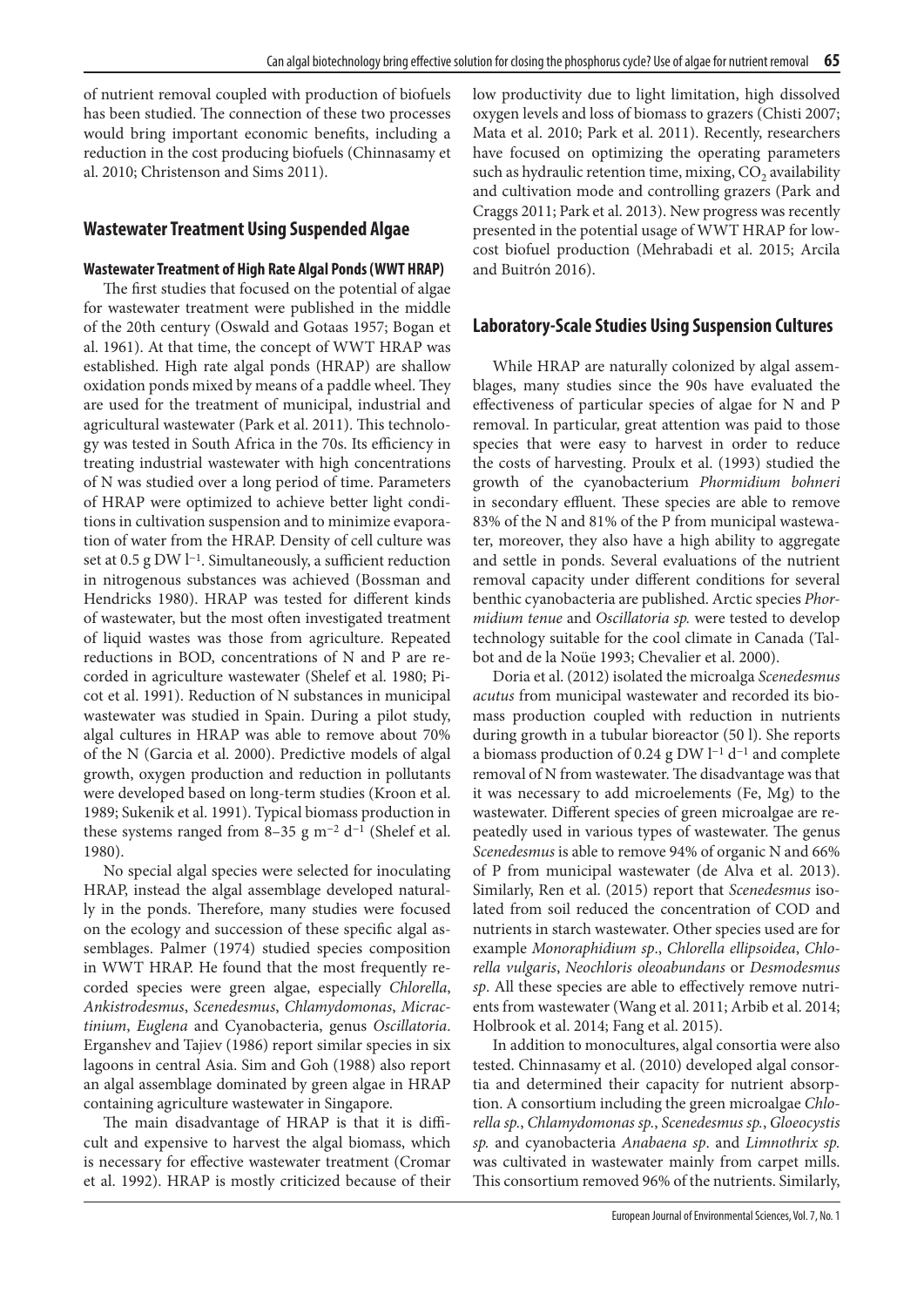Renuka et al. (2013) used four consortia dominated by *Chlorella sp.*, *Scenedesmus sp.*, *Chlorococcum sp.* and cyanobacteria *Phormidium sp.*, *Limnothrix sp*. and *Anabaena sp*. and report that the highest nutrient removal was achieved by a consortium dominated by filamentous cyanobacteria. Generally, algal consortia are able to survive environmental fluctuations and are resistent to invasion by other species (Subashchandrabose et al. 2011).

Recently, the research on the use of algae for wastewater treatment has included an evaluation of the energy content of the algal biomass produced, lipid production and production of biofuels (Fang et al. 2015; Kim et al. 2015; Ren et al. 2015). This topic is also connected with the development of new technologies and new devices for cultivating algae.

# **Wastewater Treatment Using Attached Algae-based Systems**

The harvest of algal biomass from suspension in wastewater is technically difficult and accounts for 20–30% of the costs connected with cultivating algae (Liu and Vyverman 2015). This led to a greater interest in solutions using algae attached to submerged surfaces (Hoffmann 1998).

Attached algal communities are traditionally called "periphyton", a term that was introduced for the first time in 1928 (Sládečková 1962). Later, the names "phytobentos" or "microphytobenthos" were adopted by hydrobiologists. Over the last few decades, the term "algal biofilm" for attached algae has become more widely accepted in algal biotechnology (Wetzel 2001). Research on periphyton was conducted intensively from 60s. Special interest was particularly directed to studies on the community structure and primary productivity in streams and rivers. Artificial shallow channels were also used for research on nutritional conditions (e.g. McIntire 1968). The effect of high concentrations of P and N on the primary productivity of algae is reported in many publications (e.g. Whitford and Schumacher 1961; Lowe et al. 1986; Davison 1991; McCormick 1996). As one of the first, Bush et al. (1963) report using algae attached in a raceway pond for removing nutrients. Hemens and Mason (1968) evaluate wastewater tertiary treatment in an outdoor shallow stream. Sládečková et al. (1983) proposed using artificial streams fitted with nylon mesh to remove nutrients from polluted water. Vymazal et al. (1988) further continued this concept and tested periphyton growth and rate of nutrient uptake in an outdoor artificial channel (5 m long) with artificial substrates for algal growth. The algal assemblage that developed spontaneously on the substrata came from the upper part of stream, which served as a source of water for the channel. In both experiments there were reductions in the concentrations of phosphorus and nitrogen together with an abundance of algal growth.

# **The Algal Turf Scrubbers (ATS) – Ecologically Engineered, Algal Based System**

Simultaneously with Czech researchers, the American scientist Walter Adey and co-workers examined options for improving the artificial channel concept (Adey et al. 1993). They were inspired by coral reefs. The algal turfs growing on coral reefs are characterized by high primary production due to regular flooding by waves. Scientists designed pulsing hydraulic system to mimic the wave action on coral reefs (Adey et al. 2011). This ATS system consisted of an attached algal community in the form of a "turf" growing on polyethylene screens. The algal turfs grew in a shallow slopping raceway into which water was pumped from a water body. After the biological uptake of nutrients by algae, the water was released at the end of the raceway back into the water body. The algal biomass was regularly harvested (Craggs et al. 1996). The algal assemblage on turfs consisted mostly of filamentous green algae *Spirogyra sp.*, *Microspora sp.*, *Ulothrix sp.*, *Rhizoclonium sp.* and *Oedogonium sp*. These dominant species were accompanied by the cyanobacteria *Phormidium sp.*  and *Oscillatoria sp.* and benthic diatoms. These algal turfs are a heterogeneous community with a high growth rate and high ability of regenerating (Craggs et al. 1996; Mulbry et al. 2008; Sandefur et al. 2011). Maximum values of the rate of P and N uptake were 0.73 and 1.58 g m<sup>-2</sup> d<sup>-1</sup> respectively. Harvests (including trapped organic particulates) varied from 5 to 60 g DW m<sup>-2</sup> d<sup>-1</sup> (Craggs et al. 1996; Mulbry et al. 2008; Kangas and Mulbry 2014).

This ecologically engineered, algal-based technology has been developed for more than 30 years in USA and was patented as an Algal Turf Scrubber (ATSTM). The nutrient reduction potential of ATS systems have been assessed for both point and non-point sources of pollution. For example, the treatment of dairy manure effluent in central Maryland (USA) and agricultural wastewater in the Florida Everglades (Adey et al. 2011). Commercialization of this technology is under active development by HydroMentia Inc., which builds and operates ATS mainly in Florida. Recently, research to improve the performance of ATS has continued, with tests involving new applications and evaluations of the harvested biomass (Adey et al. 2011; Valeta and Verdegem 2015).

# **The Algal Biofilms**

The ATS technology is an ecologically engineered design of a controlled ecosystem for nutrient removal. The success of this technology has depended mainly on the construction of hydraulic system with a specific water regime (Adey et al. 2011). But the assemblage of periphytic organisms was not manipulated to favour more desirable species with a higher ability to remove nutrients. A novel approach is to use microalgal biofilms consisting of selected species. These species are selected based on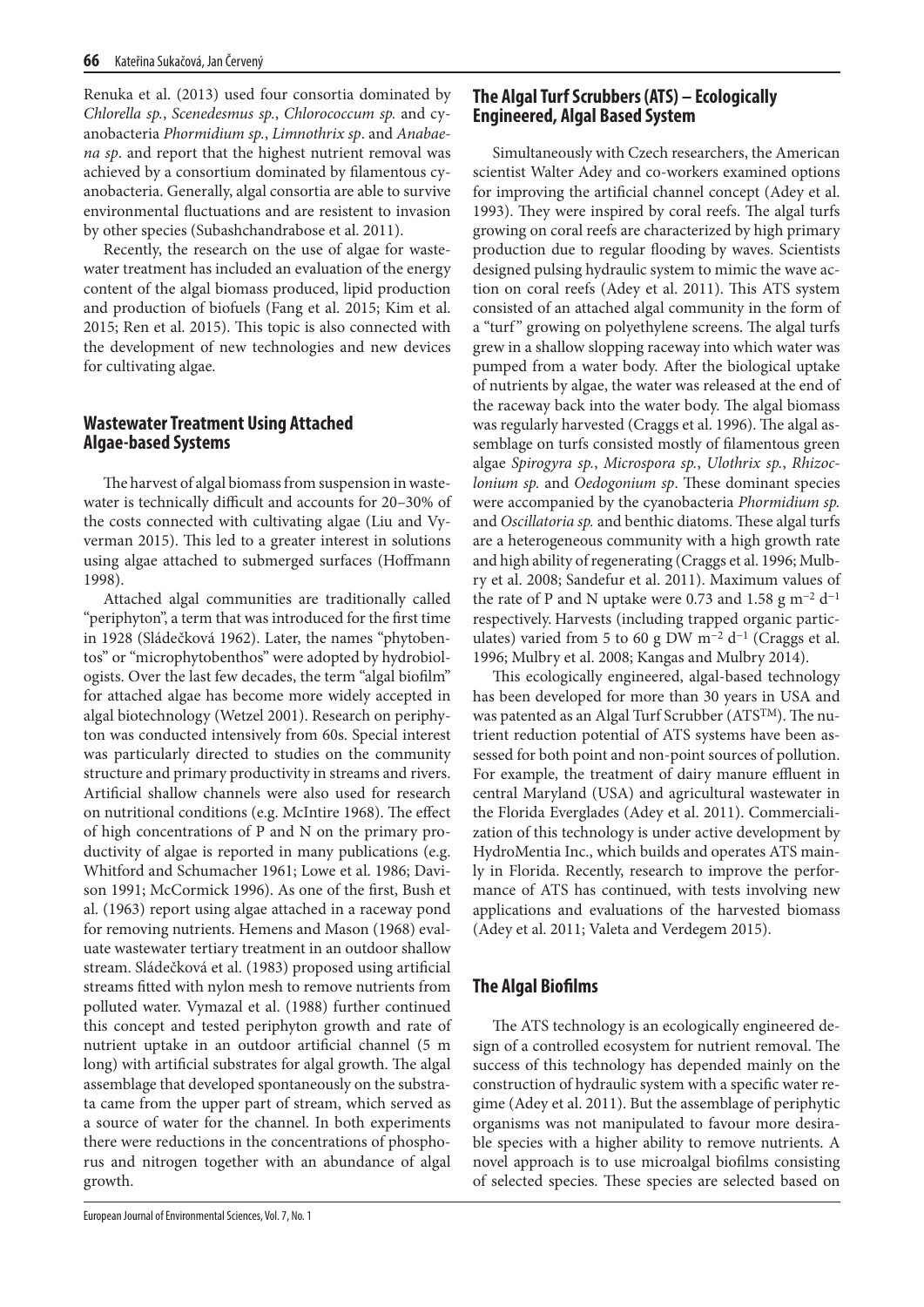a high ability to reduce nutrients (Sukačová et al. 2015). This approach is a shift from ecological engineering to the design of biotechnology applications.

The term microalgal biofilm was introduced for microalgal assemblages that consist of microalgae that colonize illuminated surfaces submerged in water (Jarvie et al. 2002). The use of term microalgal biofilm overlaps with name periphyton in hydrobiology as described above. In aquatic ecosystems, the growth of microalgal biofilms starts with the colonization of a submerged surface by pioneer species. At first, the surface is colonized by diatoms, which are followed by coccal green microalgae. The growth of filamentous microalgae and cyanobacteria after one month is the last phase of species succession (McIntire 1968; Komárek and Sukačová 2004). Development of microalgal biofilms depend mainly on water temperature and trophic conditions (Johnson et al. 1997). The growth of algal biomass is exponential at the beginning and then decreases depending on the thickness of the biofilm. Biomass losses are caused by respiration, cell death, parasitism and grazing by invertebrates (Biggs 1996). In watercourses, the algal biofilm plays a key role in biogeochemical cycles and transformation of carbon, N and P (Allan and Castillo 2007).

In the context of algal biotechnology, the research on algal biofilms is motivated by two factors. The first is the cultivation of biotechnologically important species in the form of a biofilm in order to reduce the cost of harvesting the biomass. The evaluation of the potential of algal biofilms for nutrient removal is the second reason. The research is closely connected with the design of different cultivation devices. The microalgal biofilm cultivation systems can be constructed as panels from different materials placed vertically or horizontally with a slight slope.

The vertically constructed system "Twin Layer" bioreactor using filter paper attached to a glass plate as the area for biofilm growth. Cultivation medium flows down the glass plate and keeps the filter paper moist. This system is placed in an aquarium and is aerated with air enriched with  $CO<sub>2</sub>$ . Production potential of such a bioreactor ranges from 3 to 18 g DW m−2 d−1 depending on the intensity of illumination (Liu et al. 2013). A similar system was used for nutrient removal from municipal wastewater. *Hallochlorella rubescens* CCAC 0126 growing on a nylon membrane fixed to a metallic frame was situated vertically and wastewater from different treatment stages flowed down the membrane. The average uptake rate of PO<sub>4</sub>-P varied from 0.8 to 1.5 mg l<sup>-1</sup> d<sup>-1</sup>, the removal of P from wastewater during a two-day cycle of bioreactor operation was 78.9% and 85%, respectively, and the average microalgal growth was 6.3 g DW m−2 d−1 (Shi et al. 2014).

Other carrier materials used for biofilm cultivation are radially flexible PVC fillers placed in plexiglass chambers. Biofilm consisted of a mixture of several species: *Chlorella pyrenoidosa*, *Scenedesmus obliquus*, *Anabaena flos-aquae*, *Synechococcus elongatus* and *Microcystis* 

*aeruginosa*. P and N removal efficiency was about 95% and 84%, respectively from simulated wastewater during a four-day cycle.

Guzzon et al. (2008) focus on basic research on P removal using biofilms. The growth was measured in a horizontal incubator with four separated lanes under different conditions (Zippel et al. 2007). Polycarbonate slides inside lanes served as cultivation areas. Guzzon and co-workers describe the influence of different parameters such as light intensity, temperature and flow rate on biofilm growth and P removal. They report positive correlations between algal biomass production and its P content with light intensity. They also describe the occurrence of polyphosphate granules inside the cells of the algae on the biofilms.

In several studies, polystyrene foam was found to be a suitable material for algal biofilm cultivation. Johnson and Wen (2010) determined the growth of *Chlorella* sp. attached to polystyrene foam in dairy manure wastewater and evaluated the algal biomass for producing biodiesel. This revealed that this technology potentially can provide a less expensive method of growing and harvesting algal production. Posadas et al. (2013) constructed a horizontal cultivation system with polystyrene foam as the carrier material for the biofilm, which was inoculated with a microalgal-bacterial assemblage from HRAP treated municipal wastewater. They compared the removal efficiency of N, P and organic compounds by the microalgal biofilm with that of a bacterial biofilm in the same cultivation system. The microalgal biofilm was the most effective in nutrient removal and the reduction of organic compounds was the same in both systems.

The comprehensive research on new wastewater treatment technologies using microalgal biofilm was done in the European center of excellence for sustainable technology (WETSUS) in the Netherlands. Boelee et al. (2011) determined whether microalgal biofilms were suitable for the post-treatment of municipal wastewater. Reduction in P and N was measured in a laboratory-scale system. Microalgal biofilm dominated by filamentous cyanobacteria (*Phormidium* and *Pseudanabaena*) and coccal green algae (*Scenedesmus sp*.) were cultivated on PVC plastic sheets. Wastewater circulated over the biofilm, which absorbed nutrients. Maximum rate of P and N uptake under continuous illumination was 0.13 g m−2 d−1 and 1 g m−2 d−1, respectively. Subsequent studies of Boelee and co-workers focused on the evaluation of the frequency of harvesting in relation to biomass production and nutrient reduction. They report that the same biomass was harvested on the second, fourth and seventh day. The premise of this study that there would be a reduction in the biomass produced as the biofilm thickened was not confirmed (Boelee et al. 2014).

The work mentioned above was done in a laboratory. There are very few pilot studies that evaluate removal efficiency of biofilms. Sukačová et al. (2015) report the rate of uptake of P by an algal biofilm assemblage that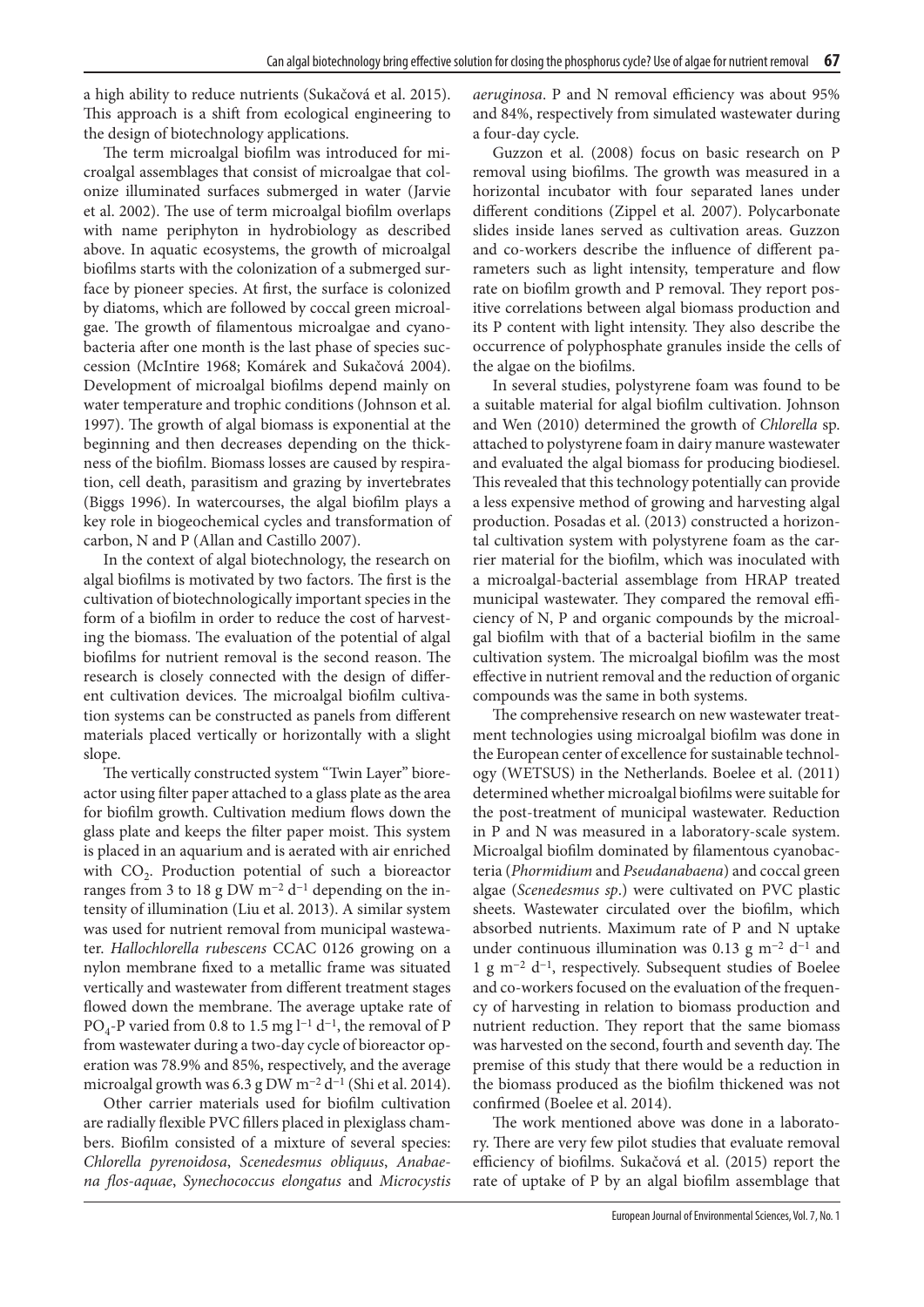

**Fig. 2** Macroscopic and microscopic structure of algal biofilm. The filamentous cyanobacteria form a net that traps unicellular green algae.

consisted of filamentous cyanobacteria and coccal green algae, which grew on concrete panels with total area of 8 m2 inclined at a slight angle. The wastewater was retained within the system for 24 hours. The average rate of uptake of P was about 0.16 g m−2 d−1. The algal biofilm removed about 97% of total P from municipal wastewater after 24 hours.

The studies cited indicate that algal biofilms are very efficient at removing nutrients. Compared with ATS, the use of phototrophic biofilms on a large-scale is still uncommon and needs further improvement before it can be used for treating wastewater (Kesaano and Sims 2014; Whitton et al. 2015).

# **Matrix-Immobilized Algae**

There are several laboratory studies on phycoremediation technologies using immobilized algae (e.g. Lau et al. 1997; de Bashan et al. 2002; Zhang et al. 2008). The main advantages of this technique is the separation of microalgae from wastewater and the production of a usable biomass. The immobilization method involves encapsulation of microalgae in beads. The material used for the immobilization must be very permeable, of low toxicity and highly transparent. The most often used material is alginate (Lau et al. 1997; Zhang et al. 2008). Various strains of microalgae have been immobilized, including the green algae *Chlorella vulgaris*, *C. pyrenoidosa*, *C. sorokiniana*, *Scenedesmus bicellularis*, *S. quadricauda* and cyanoprocaryota *Phormidium* (De la Noüe and Proulx 1988; Kaya and Picard 1996; Filippino et al. 2015). Immobilized microalgae are highly efficient at removing nitrogen and phosphorus from secondary effluents (De la Noüe and Proulx 1988; Kaya and Picard 1996). However, over the last few decades there has been little attention given to developing algal immobilization techniques for the treatment of tertiary wastewater (Filippino et al. 2015). Recently, research has started to focus on the optimization of growth of immobilized algae and increasing the efficiency of nutrient removal in the laboratory (Filippino et al. 2015).

al ways (Pittman et al. 2011). However, the presence of heavy metals, micropollutants or pathogens can reduce the possibility of reusing the nutrients. One option is to use the algal biomass as a biofertiliz-

Considering the future need to recover nutrients, the utilization of nutrients by microalgae is an important issue in the nutrient removal process. The algal biomass that develops in wastewater can be utilised in sever-

**Nutrient Recovery Potential**

ers. The use of blue green algae for soil conditioning and as a biofertilizer in rice production is reported (Metting et al. 1990; Metting 1996). Mulbry et al. (2005) have used the algal biomass that developed during the treatment of cow manure treatment as a slow release fertilizer. They compared seedling growth using a commercial potting soil amended with either ATS biomass or a roughly comparable commercial fertilizer and report that plant growth was similar in both. Roberts et al. (2015) report that algae growing in bioremediation ponds at a coalfired power station sequester metals from the wastewater. The algal biomass, which consists of the filamentous alga *Oedogonium,* can be converted to algal biochar for soil amelioration. When this biochar is added to a low-quality soil, it improves its retention of nutrients from fertilizer, which resulted in a better growth of radishes of 35–40% (Roberts et al. 2015). Although biochar is currently used to improve soil by restoring the carbon pool and providing essential trace elements, we hypothesize that algal biomass rich in phosphorus can also be effectively converted to biochar for enriching soils with phosphorus.

Algae are a good supplementary feed for livestock because they have a high protein content (Spolaore et al. 2006). However, the potential for using algae produced during wastewater treatment for feeding animals has not yet been studied. The algal biomass would have to meet the standards required for animal feed, which means that the feed source has to be free of pathogens and harmful substances.

Nutrient recovery using the algal biomass from wastewater treatment presents many challenges that remain to be overcome. Many algal species have been successfully used for removing nutrients in laboratory cultivation systems (e.g. Chinnasamy et al. 2010; Johnson and Wen 2010; Boelee et al. 2011; Fang et al. 2015), however, there are very few large-scale applications (Craggs et al. 1996). The lack of large-scale systems is limiting research on its potential for producing a phosphorus rich algal biomass. One of the few studies on the production of algal biomass as a biofertlizer is still that of Mulbry et al. (2005), which was published more than ten years ago. However, the results of this research indicates that algal biomass produced during the treatment of wastewater has very high potential for use as a biofertilizer.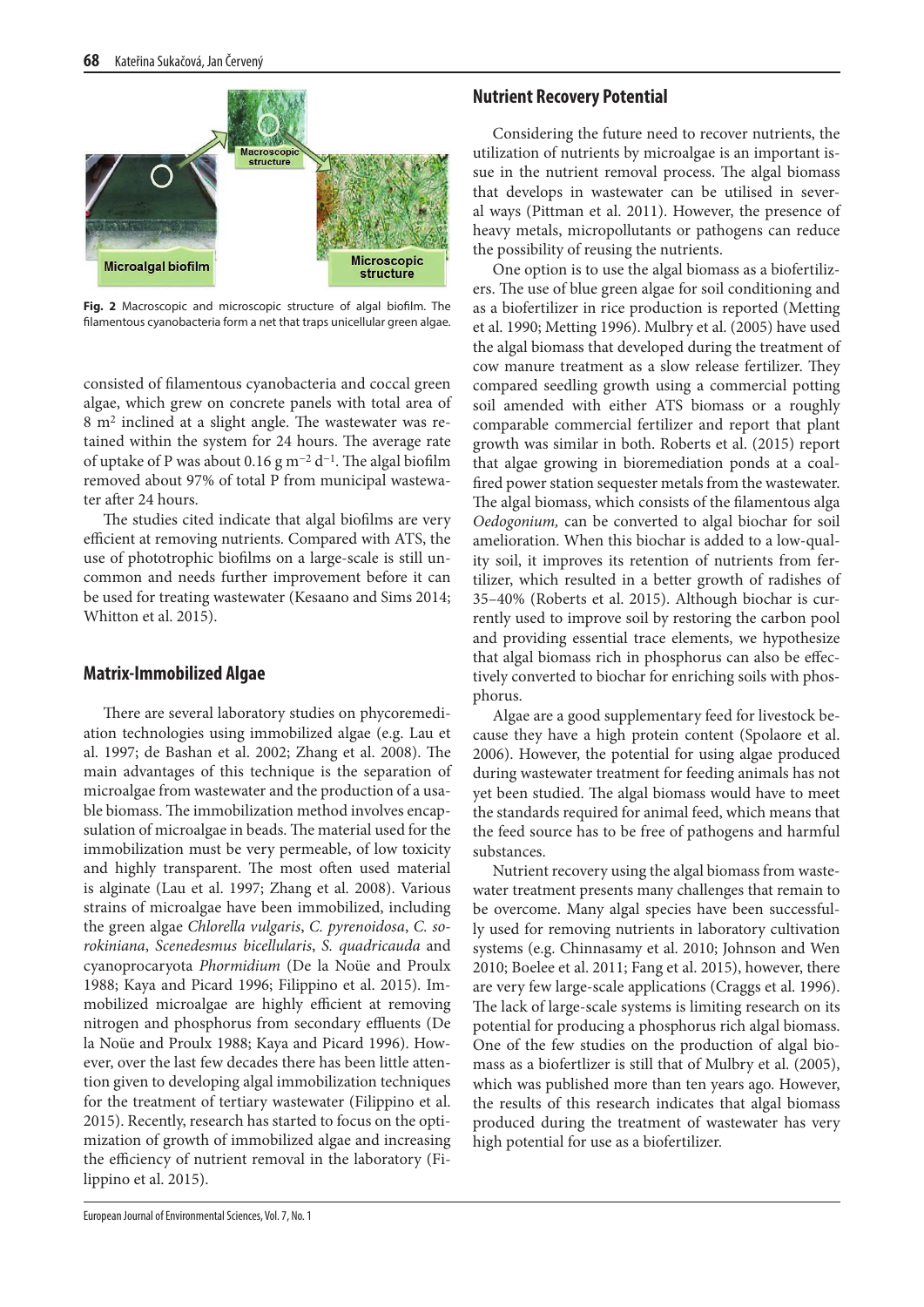## **Conclusions**

The recovery of nutrients, especially P, seems to be necessary for the sustainable development of agriculture and the environment in the future. Many studies demonstrate the high ability of algae to remove nutrients from wastewater. Fewer studies have also shown the high potential of algae for nutrient recycling. Several steps are needed to overcome the problem of successfully developing algal biotechnologies for nutrient recycling. Primarily, it is the optimization of current technologies for more efficient sequestration of nutrients. These efforts should be focused especially on the traditional usage of HRAP for wastewater treatment. The adaptation of new methods developed in the laboratory for large scale use is also important. This step includes selection of suitable cultivation systems for specific species with a high ability of nutrient removal. The large-scale cultivation of microalgae in wastewater using closed photobioreactors is rarely reported. However, the optimization of energy inputs into the cultivation process and new technologies for harvesting could bring progress in this area. The next stage of the research will be the utilization of nutrient rich algal biomass obtained during the wastewater treatment process. The application of different kinds of biomass to soil connected with the investigation of nutrient release and the utilization by plants are only a few of the issues, but they are very complex. An effective solution could close the nutrient cycle. Despite the high potential of microalgae for nutrient recovery, there is still little attention paid to their use for nutrient removal in water management.

#### **Acknowledgements**

This work was supported by the Ministry of Education, Youth and Sports of CR within the National Sustainability Program I (NPU I), grant number LO1415.

#### **REFERENCES**

- Adey WH, Luckett C, Jensen K (1993) Phosphorus removal from natural waters using controlled algal production. Restor Ecol 1: 29–39.
- Adey WH, Loveland K (2007) Dynamic Aquaria: Building and Restoring Living Ecosystems. Academic Press/Elsevier.
- Adey WH, Kangas PC, Mulbry W (2011) Algal Turf Scrubbing: Cleaning surface waters with solar energy while producing a biofuel. Bioscience 61: 434–441.
- Ahlgren I (1978) Response of Lake Norrvikken to reduced nutrient loading. Verh Int Ver Limnol 20: 846–850.
- Allan JD, Castillo MM (2007) Stream Ecology: Second Addition. Springer, The Netherlands.
- Andersen RA (2005) Algal culturing techniques. Academic Press. USA, pp 1–596.
- Arbir Z, Ruiz J, Álvarez-Díaz P, Garrido-Pérez C, Perales JA (2014) Capability of different microalgae species for phytoremediation

processes: Wastewater tertiary treatment, CO<sub>2</sub> bio-fixation and low cost biofuels production. Water Research 49: 465–474.

- Arcila JS, Buitrón G (2016) Microalgae–bacteria aggregates: effect of the hydraulic retention time on the municipal wastewater treatment, biomass settleability and methane potential. J Chem Technol Biotechnol 91: 2862–2870.
- Barsanti L, Gualtieri P (2006) Algae: Anatomy, Biochemistry and Biotechnology. Taylor and Francis Group, USA, pp 1–289.
- De Bashan LE, Moreno M, Hernandez JP, Bashan Y (2002) Removal of ammonium and phosphorus ions from synthetic wastewater by the microalgae Chlorella vulgaris coimmobilized in alginate beads with the microalgae growth-promoting bacterium Azospirillum brasiliense. Water Research 36: 2941–2948.
- Bastian RK, Reed SC (1979) Aquaculture systems for wastewater treatment. Seminar Proc Ang Engin Assesment. US EPA, Washington DC, 20460.
- Becker W (2004) Microalgae in human and animal nutrition. Richmond A (ed) Handbook of Microalgal Culture: Biotechnology and Aplied Phycology. Wiley-Blackwell Publishing, USA, pp 312–351.
- Biggs BJF (1996) Patterns in benthic algae of streams In: Stevenson RJ, Bothwell ML, Lowe RL (eds) Algal Ecology: Freshwater Benthic Ecosystems. Academic Press Elsevier, pp 31–56.
- Boelee NC, Temmink H, Janssen M, Buisman CJN, Wijffels RH (2011) Nitrogen and phosphorus removal from municipal wastewater effluent using microalgal biofilms. Water Research 45: 5925–5933.
- Boelee NC, Temmink H, Janssen M, Buisman CJN, Wijffels RH (2012). Scenario analysis of nutrient removal from municipal wastewater by microalgal biofilms. Water 4: 460–473.
- Boelee NC, Janssen M, Temmink H, Shrestha R, Buisman CJN, Wijffels RH (2014) Nutrient removal and biomass production in an outdoor pilot-scale phototrophic biofilm reactor for effluent polishing. Appl Biochem Biotechnol 172: 405–422.
- Bogan RH, Albertson OE, Pluntze JC (1961) Use of algae in removing phosphorus from sewage. Trans Am Soc Civil Eng 126: 231–250.
- Bosman J, Hendricks F (1980) The development of an algal pond system for the removal of nitrogen from an inorganic industrial effluent. Proc Int Symp On Aquaculture in Wastewater NIWP, CSIR, Pretoria, pp 26–35.
- Bush AF, Isherwood JD, Rodgi S (1963) Dissolved solids removal from wastewater by algae. Trans Am Soc Civil Eng 128: 84–102.
- Callow ME (2000) Algal biofilms. In: Evans LV (ed) Biofilms: Recent advances in their study and control, Harwood Academic Publishers, Amsterdam Netherlands, 2000, pp 189–204.
- Carpenter SR, Caraco NF, Corell DL, Howarth RW, Sharpley AN, Smith WH (1998) Nonpoint pollution of surface waters with phosphorus and nitrogen. Ecol Appl 8: 559–568.
- Chevalier P, Proulx D, Lessard P, Vincent WF, Noüe J (2000) Nitrogen and phosphorus removal by high latitude mat-forming cyanobacteria for potential use in tertiary wastewater treatment. J Appl Phycol 12: 105–112.
- Chinnasamy S, Bhatnagar A, Hunt RW, Das KC (2010) Microalgae cultivation in a wastewater dominated by carpet mill effluents for biofuel applications. Bioresource Technol 101: 3097–3105.
- Chisti Y (2007) Biodiesel from microalgae. Biotechnol Adv 25: 294–306.
- Christenson L, Sims R (2011) Production and harvesting of microalgae for wastewater treatment, biofuels and bioproducts. Biotechnol Adv 29: 686–702.
- Craggs RJ, Adey WH, Jessup BK, Oswald WJ (1996). A controlled stream mesocosm for tertiary treatment of sewage. Ecol Eng 6: 149–169.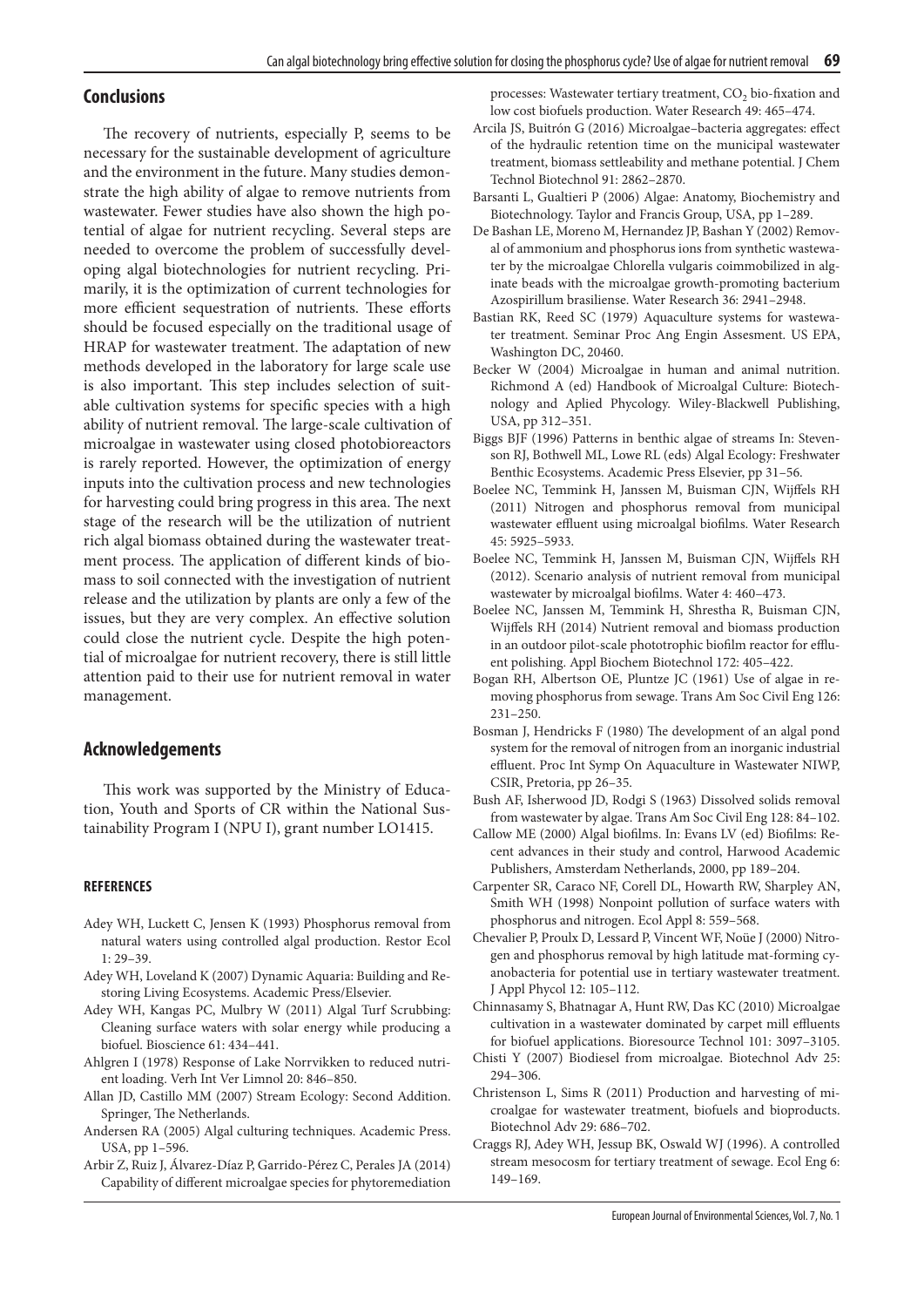- Cromar NJ, Martin NJ, Christoff N, Read PA, Fallowfield HJ (1992) Determination of nitrogen and phosphorus partitioning within components of the biomass in a highrate algal pond: significance for the coastal environment of the treated effluent discharge. Water Sci Technol 25: 207–214.
- Daniel TC, Sharpley AN, Edwards DR, Wedephl R, Lemunyon JL (1994) Minimizing surface water eutrophication from agriculture by phosphorus management. J Soil Water Conserv 49: 30–38.
- Davison IR (1991) Environmental effects on algal photosynthesis. J Phycol 27: 2–8.
- De Alva MS, Luna-Pabello VM, Cadena E, Ortíz E (2013) Green microalga Scenedesmus acutus grown on municipal wastewater to couple nutrient removal with lipid accumulation for biodiesel. Bioresource Technol 146: 744–748.
- De-Bashan LE, Bashan Y (2004) Recent advances in removing phosphorus from wastewater and its future use as fertilizer. Water Res 38: 4222–4246.
- De la Noüe J, Proulx D (1988) Biological tertiary treatment of urban wastewater with chitosan-immobilized Phormidium. Appl Microbiol Biotechnol 29: 292–297.
- De la Noüe J, Laliberté G, Proulx D (1992) Algae and wastewater. J Appl Phycol 4: 247–254.
- Doria E, Longoni P, Scibilia L, Iazzi N, Cella R, Nielsen E (2012). Isolation and characterization of a Scenedesmus acutus strain to be used for bioremediation of urban wastewater. J Appl Phycol 24: 375–383.
- Erganshev AE, Tajiev SH (1986) Seasonal variations of phytoplankton numbers. Acta Hydrochim Hydrobiol 14: 613–625.
- Edmondson WT (1970) Phosphorus, nitrogen and algae in Lake Washington after diversion of sewage. Science 169: 690–691.
- Fallowfield HJ, Martin NJ, Cromar J (1999) Performance of a batch-fed high rate algal pond for animal waste treatment. Eur J Phycol 34: 231–237.
- Fang J, Yuguang Z, Aiping P, Li N, Kibet R, Ying L, Renjie D (2015) Fed-batch cultivation of Desmodesmus sp. in anaerobic digestion wastewater for improved nutrient removal and biodiesel production. Bioresource Technol 184: 116–122.
- Filip D, Peters VT (1979) Residual heavy metal removal by an algae-intermittent sand filtration system. Water Res 13: 305–313.
- Filippino KC, Mulholand MR, Bott CB (2015) Phycoremediation strategies for rapid tertiary nutrient removal in a waste stream. Algal Res 11: 125–133.
- Garcia J, Mujeriego R, Hernandéz-Mariné M (2000) High rate algal pond operating strategies for urban wastewater nitrogen removal. J Apl Phycol 12: 331–339.
- Guzzon A, Bohn A, Diociaiuti M, Albertano P (2008) Cultured phototrophic biofilms for phosphorus removal in wastewater treatment. Water Res 42: 4357–4367.
- Hemens J, Mason MH (1968) Sewage nutrient removal by a shallow algal stream. Water Res 2: 277–287.
- Hoffman JP (1998) Wastewater treatment with suspended and nonsuspended algae. J Phycol 34: 757–763.
- Holbrook GP, Davidson Z, Tatara RA, Ziemer NL, Rosentrater KA (2014) Use of the microalga Monoraphidium sp. grown in wastewater as a feedstock for biodiesel: Cultivation and fuel characteristics. Appl Energ 131: 386–393.
- Holtan H (1981) Eutrophication of Lake Mjosa and its recovery. WHO Water Quality Bulletin 6: 99–156.
- Howarth RW (1988) Nutrient limitation of net primary production in marine ecosystems. Annu Rev Ecol Syst 19: 898–910.
- Hu Q, Sommerfeld M, Jarvis E, Ghirardi M, Posewitz M, Seibert M, Darzins A (2008) Microalgal triacylglycerols as feedstocks

for biofuel production: perspectives and advances. Plant J 54: 621–639.

- Humphrey KP, Stevensos RJ (1992) Responses of benthic algae to pulses in current and nutrients during simulations of subscouring spates. J N Am Benthol Soc 11: 37–48.
- Hutchinson GE (1973) Eutrophication. Am Sci 61: 269–279.
- Jarvie HP, Neal C, Warwick A, White J, Neal M, Wickham HD, Hill LK, Andrews MC (2002) Phosphorus uptake into algal biofilms in a lowland chalk river. Sci Total Environ 282–283: 353–373.
- Jarvie HP, Sharpley AN, Withers PJA, Scott JT, Haggard BE, Neal C (2013) Phosphorus mitigation to control river eutrophication: murky waters, inconvenient truths and postnormal science. J Environ Qual 42: 295–304.
- Jeppesen E, Jensen JP, Sondergaard M (2002) Response of phytoplankton, zooplankton and fish to re-oligotrophication: An 11 year study of 23 Danish lakes. Aquat Ecosyst Health Manage 5: 31–43.
- Johnson M, Wen Z (2010) Development of an attached microalgal growth system for biofuel production. Appl Microbiol Biotechnol 85: 525–534.
- Johnson RE, Tuchman NC, Peterson CG (1997) Changes in the vertical microdistribution of diatoms within a developing periphyton mat. J N Am Benthol Soc 16: 503–519.
- Jones JR, Smart MM, Buroughs JN (1984) Factors related to algal biomass in Misouri Ozark streams. Verh Internat Verein Theor Angew Limnol 22: 1867–1875.
- Kaya VM, Picard G (1996) Stability of chitosan gel as entrapment matrix of viable Scenedesmus bicellularis cells immobilized on screens for tertiary treatment wastewater. Bioresource Technol 56: 147–155.
- Kesaano M, Sims RC (2014) Algal biofilm based technology for wastewater treatment. Algal Res 5: 231–240.
- Kangas P, Mulbry W (2013) Nutrient removal from agricultural drainage water using algal turf scrubbers and solar power. Bioresource Technol 152: 484–489.
- Kim J, Yoo G, Lee H, Lim J, Kim K, Kim CW (2013) Methods of downstream processing for the production of biodiesel from microalgae. Biotechnol Adv 31: 862–876.
- Kim GY, Yun YM, Shin HS, Kim HS, Han JI (2015) Scenedesmus-based treatment of nitrogen and phosphorus effluent of anaerobic digester and bio-oil production. Bioresource Technol 196: 235–240.
- Komárek O, Sukačová K (2004) The use of artificial substrates in different growth conditions. Ekológia 2: 192–206.
- Kroon BMA, Ketelaars HAM, Fallowfield HJ, Mur LR (1989) Modelling microalgal productivity in a high rate algal pond based on wavelenght dependent optical properties. Apl Phycol 1: 247–256.
- Kumar V, Muthuraj M, Palabhanvi B, Das D (2016) Synchronized growth and neutral lipid accumulation in Chlorella sorokiniana FC6 IITG under continuous mode of operation. Bioresource Technol 200: 770–779.
- Lardon L, Hélias A, Sialve B, Steyer J, Bernard O (2009) Life-cycle assesment of biodiesel production from microalgae. Environ Sci Technol 43: 6475–6481.
- Lau PS, Tam NFY, Wong YS (1997) Wastewater nutrients (N and P) removal by carageenan and alginate immobilized Chlorella vulgaris. Environ Technol 18: 945–951.
- Li T, Lin G, Podola B, Melkonian M (2015) Continuous removal of zinc from wastewater and mine dump leachate by a microalgal biofilm PSBR. J Hazard Mater 297: 112–118.
- Liu T, Wang J, Hu Q, Cheng P, Ji B, Liu J, Chen Y, Zhang W, Chen X, Chen L, Gao L, Ji Ch, Wang H (2013) Attached cultivation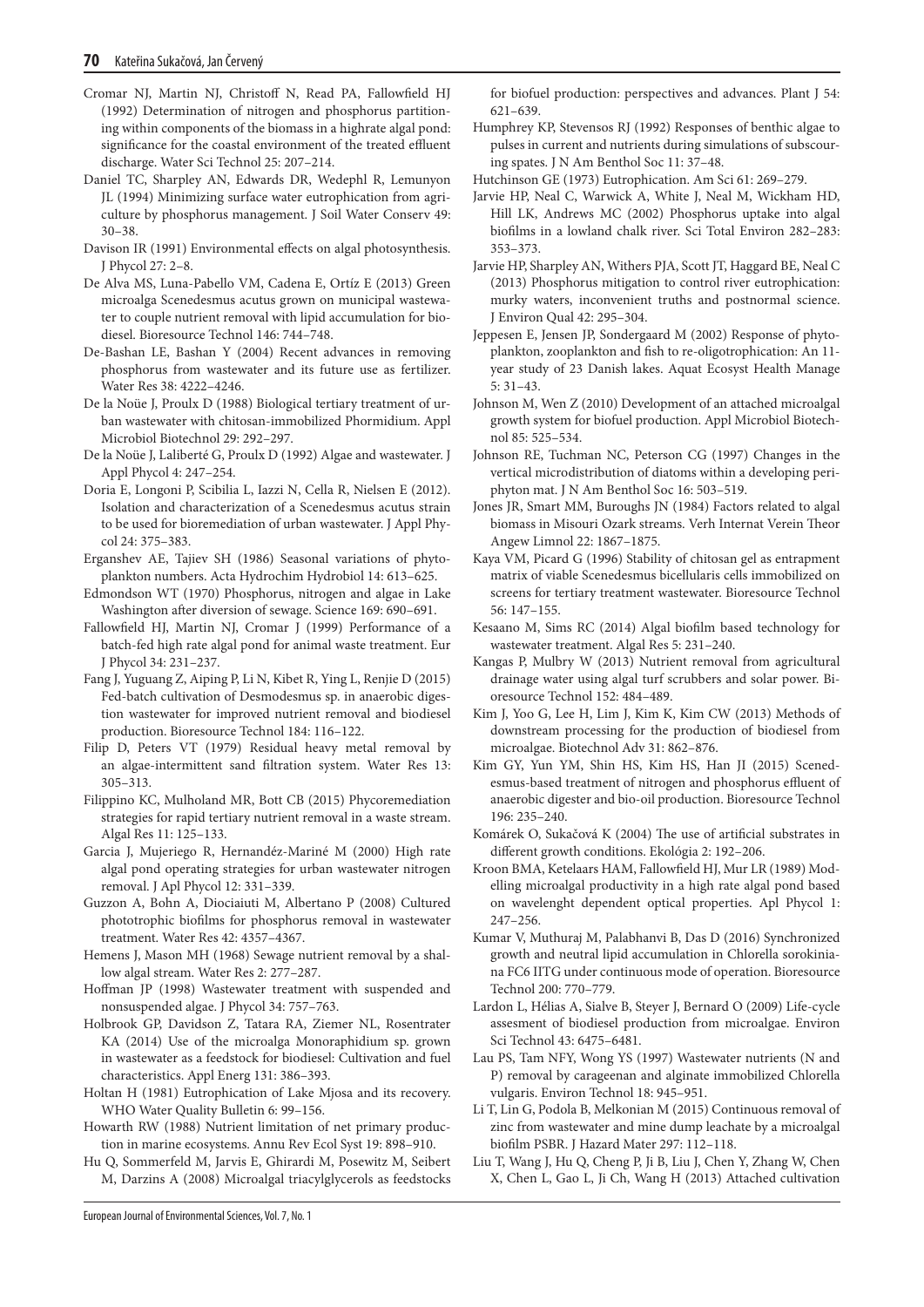technology of microalgae for efficient biomass feedstock production. Bioresource Technol 127: 216–222.

- Liu J, Vyverman W (2015) Differences in nutrient uptake capacity of the benthic filamentous algae Cladophora sp., Klebsormidium sp. and Pseudanabaena sp. under varying N/P conditions. Bioresource Technol 179: 234–242.
- Lowe RL, Golladay SW, Webster JR (1986) Periphyton response to nutrient manipulation in streams draining clearcut and forested watersheds. J N Am Benthol Soci 5: 221–229.
- Mandal S, Mallick N (2009) Microalga Scenedesmus obliquus as a potential source for biodiesel production. Appl Microbiol Biotechnol 84: 281–291.
- Mantzavinos D, Kalogerakis N (2005) Treatment of olive mill effluents: part I. Organic matter degradation by chemical and biological processes – an overview. Environ Int 31: 289–295.
- Markou G, Nerantzis E (2013) Microalgae for high-value compounds and biofuels production: A review with focus on cultivation under stress conditions. Biotechnol Adv 31: 1532–1542.
- Markou G, Georgakakis D (2011) Cultivation of filamentous cyanobacteria (blue-green algae) in agro-industrial wastes and wastewaters: A review. Appl Energ 88: 3389–3401.
- Masojídek J, Prášil O (2010) The development of microalgal biotechnology in the Czech Republic. J Ind Microbiol Biotechnol 37: 1307–1317.
- Mata TM, Martins AA, Caetano NS (2010) Microalgae for biodiesel production and other aplications: a review. Renew Sustain Energy Rev 14: 217–232.
- Mehradabi A, Craggs R, Farid MM (2015) Wastewater treatment high rate algal ponds (WWT HRAP) for low cost biofuel production. Bioresource Technol 184: 202–214.
- Metting B (1996) Biodiversity and application of microalgae. J Ind Microbiol 17: 477–489.
- Metting B, Zimmerman WJ, Crouch I, Van Staden J (1990) Agronomic uses of seaweed and microalgae. In: Akatsuka I (ed) Introduction to Aplied Phycology. SPB Academic Publishing, The Hague, pp 589–627.
- McCormick PV (1996) Resource competition and species coexistence in freshwater benthic algal assemblages. In: Stevenson RJ, Bothwell ML, Lowe RL (eds) Algal ecology: freshwater benthic ecosystems. Academic Press, San Diego, California, pp 229–252.
- McIntire GD (1968) Structural characteristics of benthic algal communities in laboratory streams. Ecology 49: 520–537.
- Mimouni V, Ulmann L, Pasquet V, Mathieu M, Picot L, Bougaran G, Cadoret JP, Morant-Manceau M, Schoefs B (2012) The potential of Microalgae for the Production of Bioactive Molecules of Pharmaceutical Interest. Curr Pharm Biotechnol 13: 1–17.
- Mulholland PJ, Marzolf ER, Hendricks SP, Wilkerson RV, Baybayan AK (1995) Longitudinal patterns of nutrient cycling and periphyton characteristics in streams: test of upstream-downstream linkage. J N Am Benthol Soc 14: 357–370.
- Mulholland PJ, Webster JR (2010) Nutrient dynamics in streams and the role of J-NABS. J N Am Benthol Soc 29: 100–117.
- Mulbry W, Kondrad S, Pizarro C, Kebede-Westhead E (2008). Treatment of dairy manure effluent using freshwater algae: Algal productivity and recovery of manure nutrients using pilot-scale algal turf scrubbers. Bioresource Technology 99: 8137–8142.
- Mulbry W, Westhead EK, Pizarro C, Sikora L (2005) Recycling of manure nutrients: use of algal biomass from dairy manure treatment as a slow release fertilizer. Bioresource Technol 96: 451–458.
- Novotny V, Olem H (1994) Water quality: Prevention, Identification and Management of diffuse pollution, Van Nostrand Reinhold, New York.
- Oswald WJ, Gotaas HB (1957) Photosynthesis in sewage treatment. Trans Am Soc Civ Eng 122: 73–105.
- Palmer CM (1974) Algae in American sewage stabilization ponds. Rev Microbiol (S-Paulo) 5: 75–80.
- Park JBK, Craggs RJ, Shilton AN (2011) Wastewater treatment high rate algal ponds for biofuel production. Bioresource Technol 102: 35–42.
- Park JBK, Craggs RJ (2011) Algal production in wastewater treatment high rate algal ponds for potential biofuel use. Water Sci Technol 63: 2403–2410.
- Park JBK, Craggs RJ, Shilton AN (2013) Enhancing biomass energy yield from pilot-scale high rate algal ponds with recycling. Water Res 47: 4422–4432.
- Picot B, El Halouani H, Casella C, Moersidik S, Bontoux J (1991) Nutrient removal by high rate pond system in a meditaranesn climate (France). Water Sci Technol 23: 1535–1541.
- Pittman JK, Dean AP, Osundeko O (2011). The potential of sustainable algal biofuel production using wastewater resources. Bioresource Technol 102: 17–25.
- Posadas E, García-Encina PA, Soltau A, Domínguez A, Díaz I (2013) Carbon and nutrient removal from centrates and domestic wastewater using algal-bacterial biofilm bioreactors. Bioresource Technol 139: 50–58.
- Proulx D, Lessard P, de la Noüe J (1994) Traitement tertaire d'un effluent domestique secondaire par culture intensive de la cyanobactérie Phormidium bohneri. Environmental Technol 15: 449–458.
- Quinn JM (1991) Guidelines for the control of undesireable biological growths in water (Consultancy report No 6213/2). Water Quality Centre, Hamilton, New Zealand.
- Rawat I, Kumar RR, Mutanda T, Bux F (2011) Dual role of microalgae: Phycoremediation of domestic wastewater and biomass production for sustainable biofuels production. Appl Energ 88: 3411–3424.
- Reckhow KH (1988) Empirical models for trophic state in southeastern US lakes and reservoirs. Water Resour Bull 24: 723–734.
- Ren HY, Liu BF, Kong F, Zhao L, Ren N (2015) Hydrogen and lipid production from starch wastewater by co-culture of anaerobic sludge and oleaginous microalgae with simultaneous COD, nitrogen and phosphorus removal. Water Res 85: 404–412.
- Renuka N, Sood A, Ratha SK, Prasanna R, Ahluwalia AS (2013) Evaluation of microalgal consortia for treatment of primary treated sewage effluent and biomass production. J Appl Phycol 25: 1529–1537.
- Roberts DA, Paul NA, Cole AJ, de Nys R (2015) From wastewater treatment to land management: Conversion of aquatic biomass to biochar for soil amelioration and the fortification of crops with essential trace elements. J Environ Manag 157: 60–68.
- Sandefur HN, Matlock MD, Costello TA (2011) Seasonal productivity of a periphytic algal community for biofuel feedstock generation and nutrient treatment. Ecol Eng 37:1476–1480.
- Schindler DW (1977) Evolution of phosphorus limitation in lakes. Science 195: 260–262.
- Schindler DW (2006) Recent advances in the understanding and management of eutrophication. Limnol Oceanogr 5: 356–363.
- Scholz RW, Ulrich AE, Eilittä M, Roy A (2013) Sustainable use of phosphorus: A finite resource. Sci Total Environ 461–462: 799–803.
- Shelef G, Soeder CJ (1980) Algal biomass: production and use. Elsevier Press. Amsterdam.
- Shi J, Podola B, Melkonian M (2014) Application of a prototype-scale Twin-Layer photobioreactor for effective N and P removal from different process stages of municipal wastewater by immobilized microalgae. Bioresource Technol 154: 260–266.